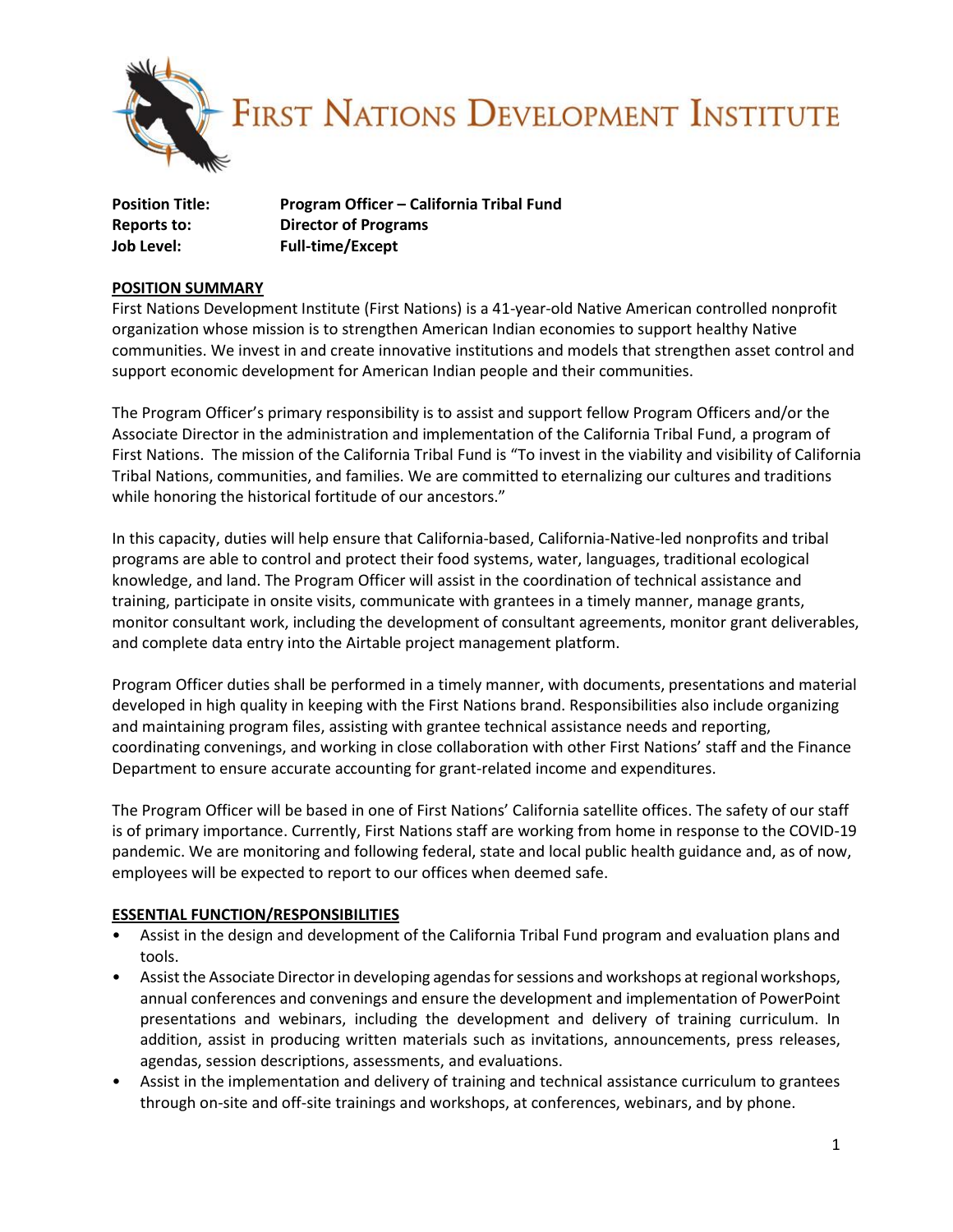**FIRST NATIONS DEVELOPMENT INSTITUTE** 

- Review and design reports and presentation materials for both internal and external audiences as directed by supervisor.
- Maintain excellent relations and communications with coworkers, partners, grantees, and stakeholders.
- Generate ideas and write articles for contribution to First Nations' quarterly newsletter.
- Assist with coordination and delivery of webinars.

## **MINIMUM REQUIREMENTS**

- Proof of documentation of COVID-19 vaccination is required
- Bachelor's Degree
- Minimum of two years of relevant experience (e.g., experience in a nonprofit organization and/or as a grant maker/grant seeker)
- Knowledge of and/or familiarity with the historical and contemporary legal development and workings/status of Tribal Nations
- Experience working with California Tribal communities, including Tribally controlled nonprofit organizations and California Tribal Nations
- Strong written and verbal communication skills
- Strong customer service orientation
- Competent self-starter who will take initiative and work independently
- Excellent interpersonal, communication and organizational skills
- Strong administrative ability and attention to detail
- Ability to organize and meet deadlines for a wide variety of job assignments simultaneously, with minimum supervision
- Knowledge and experience with Microsoft Office 365 Suite, including but not limited to Outlook, Word, Excel, and Teams
- Knowledge and experience with virtual presentation platforms that include but are not limited to, GoToMeeting, Zoom, and GoToWebinar
- Positive attitude, good people skills and the ability to work closely with people at all levels of experience and proficiency required
- Ability to work effectively in a remote work situation, meeting deadlines, deliverables and quality standards
- Demonstrated teamwork
- Frequent travel required 2 to 3 times per month (dependent on national COVID rates).

# **PREFERRED REQUIREMENTS**

- Master's Degree
- Knowledge of California Tribal customs and traditions, sovereignty and self-governance issues
- Awareness of local, state, and federal policy issues, and other matters that may impact California Tribal Nations and communities
- Familiarity with databases (e.g., Raiser's Edge, Blackbaud Grantmaking, Airtable Project Management)
- Experience with grants, contracts, grant reporting, and grants management